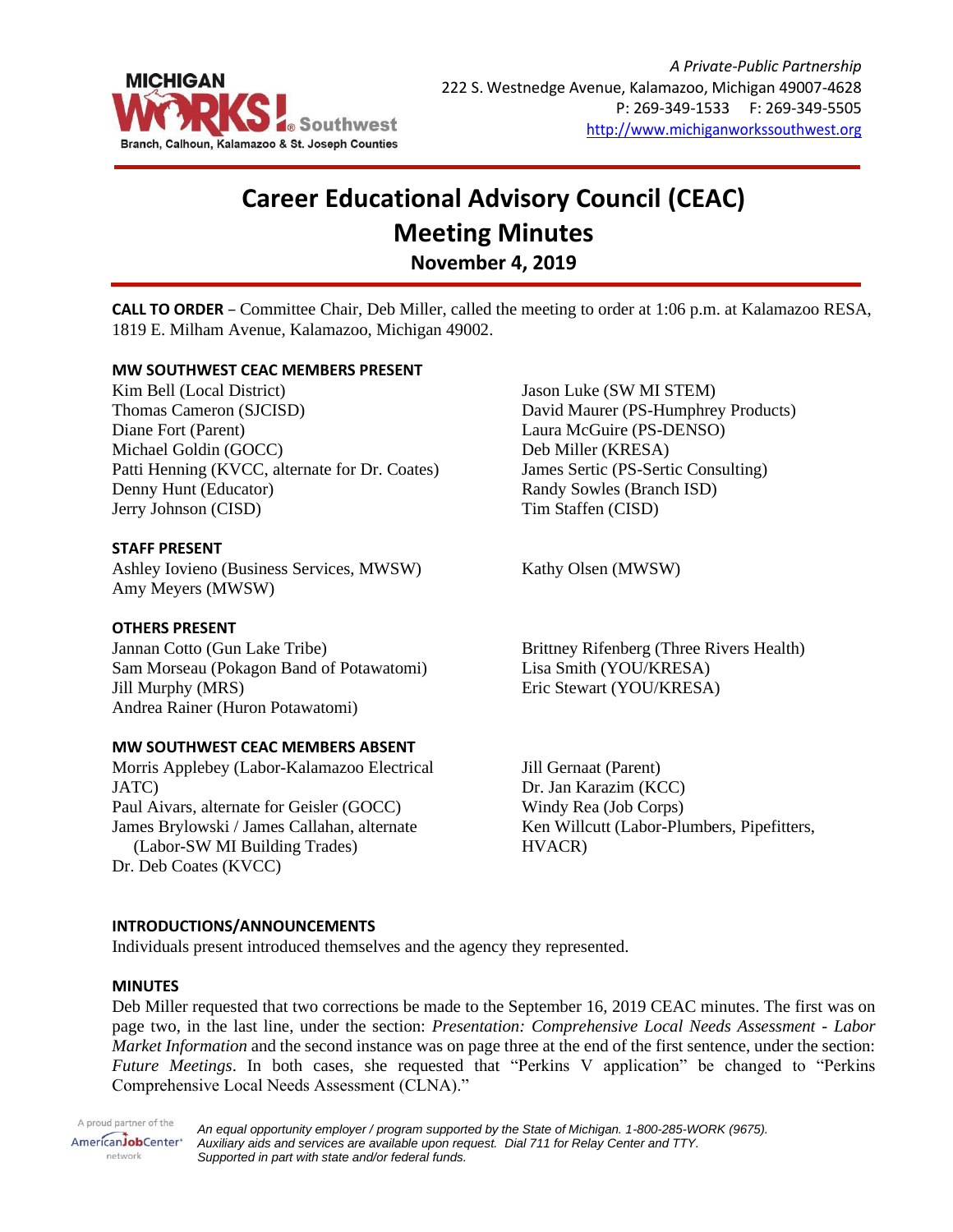**Motion made by Dave Maurer and supported by Tim Staffen to approve the Michigan Works! Southwest Career Educational Advisory Council (CEAC) September 16, 2019 meeting minutes with the corrections to pages two and three, changing "Perkins V application" to "Perkins Comprehensive Local Needs Assessment (CLNA)". Motion carried.**

## **CEAC RECERTIFICATION**

Kathy Olsen reported the State of Michigan requires the recertification of the Career Educational Advisory Council (CEAC) membership along with locally established metrics and the meeting calendar for the next calendar year. She requested approval of these CEAC documents and reported the Workforce Development Board will also be requested to approve the documents at their meeting on Friday, November 11, 2019.

In providing background information regarding the Career Educational Advisory Council (CEAC), Kathy Olsen reported that Michigan Public Act 491 of 2006 originally established Educational Advisory Groups (EAGs) as subcommittees of the Workforce Development Boards (WDBs) as a formal mechanism to advise the Boards on education-related issues. The EAGs then transitioned to Talent District Career Councils (TDCCs) and were organized by the ten Prosperity Regions within Michigan, with some responsibilities outlined in Public Act 108 of 2017. State Policy in December 2017 then created CEACs which replaced all existing EAGs and TDCCs to advise the 16 WDBs on career and educational issues and added additional responsibilities to align with Public Act 265 of 2018.

## **CEAC Summary of Activities including Metrics**

Kathy Olsen reported as described in the CEAC Summary of Activity that was included in the agenda packet, CEACs bring education and business together by establishing a formal entity and mechanism to build and maintain a collaborative partnership with local school districts, employers, post-secondary institutions, advocates and training centers to identify significant talent needs in a community and collectively develop and implement training strategies to effectively meet employers' talent needs. State Policy 19-29 requires each Workforce Development Board to have a CEAC acting as the EAG for the local service delivery area. The roles and responsibilities of the CEAC were listed on the CEAC summary of activity. She noted that one responsibility is the approval of the 61(b) Strategic Plan for Prosperity Region 8 which is also on the agenda for today's meeting. On the back page of the CEAC summary the proposed career and educational metrics for Michigan Works! Southwest were listed. They included establishing 20 registered apprenticeships; establishing or participating in 25 career pathway and exploration events; and promoting and positively impacting the Governor's post-secondary credential attainment goal of 60 percent by 2030.

### **CEAC Membership**

Recertification of all CEACs is required for the time period of October 1, 2019 to September 30, 2021. Membership terms for CEAC members was noted on the roster that was included in the agenda packet. Approximately half of the member terms were for the remainder of their current term, April 1, 2018 through June 30, 2020, along with a renewal term of July 1, 2020 through June 30, 2022. The term time period for the remaining members was for the remainder of their current term, April 1, 2018 through June 30, 2021. Ms. Olsen reported new appointments on the list were Diane Fort as a public-school parent representative; Michael Goldin, replacing Irene Elksnis Geisler, representing Glen Oaks Community College; Patti Henning, replacing Suzanne Gardner, as an alternate for Dr. Deb Coates, representing Kalamazoo Valley Community College; and James Callahan, replacing Mike Corliss, as a new alternate for James Brylowski, representing the Southwest Michigan Building Trades. She reported Dr. Jan Karazim is leaving her position at Kellogg Community College (KCC) and the KCC position will be filled at a later date. The CEAC roster as presented, including this vacancy meets all requirements for the State recertification.

A proud partner of the AmericanJobCenter\* network

*An equal opportunity employer / program supported by the State of Michigan. 1-800-285-WORK (9675). Auxiliary aids and services are available upon request. Dial 711 for Relay Center and TTY. Supported in part with state and/or federal funds.*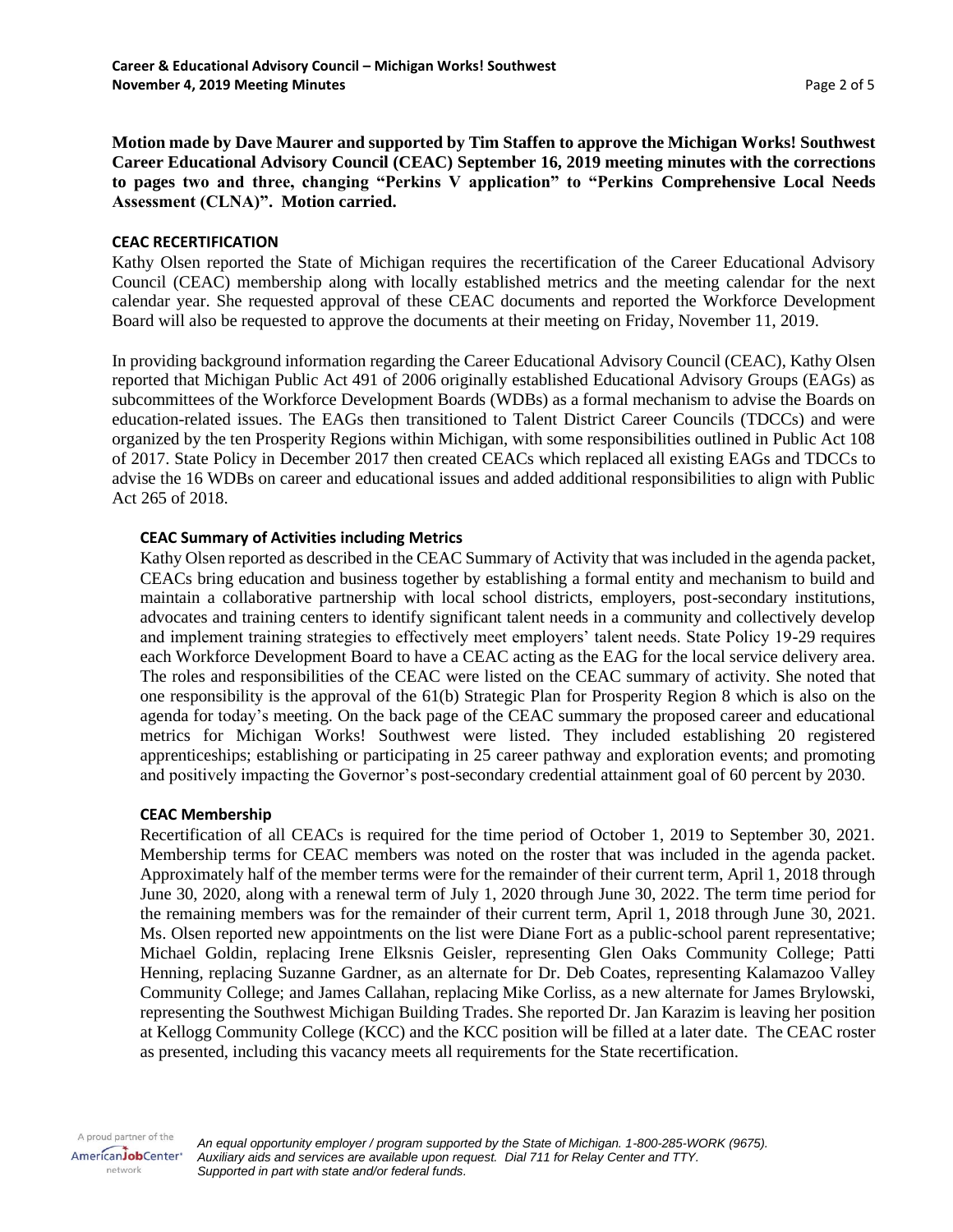# **CEAC Schedule**

The CEAC meeting schedule for Calendar Year 2020 was presented for approval. The dates presented for meetings in 2020 were February 10, March 23, September 21 and November 16. The meetings were scheduled to be held from 1:00-3:00 p.m. at Kalamazoo RESA, 1819 E. Milham Road, Portage, Michigan.

# **Motion made by Michael Goldin and supported by Denny Hunt to approve the CEAC Summary of Activity that included the CEAC metrics for Program Year 2019-2020, the CEAC Membership Roster and the CEAC 2020 Meeting Schedule. Motion carried**

# **61(b) STRATEGIC PLAN**

Deb Miller reported 61(b) is legislated funding for Career and Technical Education (CTE) and CTE Early Middle College programs; i.e. dual enrollment, aligned pathways with colleges and/or apprenticeships, that includes certifications or two-year degrees. The purpose of these programs is to increase the number of Michigan residents with high-quality degrees or credentials, and to increase the number of students who are college and career ready upon high school graduation. In order to be eligible to receive this funding, a new Strategic Plan is required every three (3) years. When the legislation was put into place, it was allocated by Prosperity Regions. Since then, the Region 8 Talent District Career Council (TDCC) was divided into two CEACs; however, the plan is still required to be submitted for the entire Region 8. Therefore, the 61(b) Strategic Plan for Prosperity Region 8 requires approval of both CEACs and WDBs within Prosperity Region 8.

Ms. Miller reported the draft plan included in the agenda packet was being presented to the CEAC for discussion and approval. A required component of the plan is the identification of regional employer needs. This section of the plan is broken out by the Region 8 West CEAC (Berrien, Cass and Van Buren Counties) and the Region 8 East CEAC (Branch, Calhoun, Kalamazoo & St. Joseph Counties). Other required components of the 61(b) Strategic Plan for Region 8 included strategies to inform parents, strategies to engage employers, outreach strategies for work-based learning, outreach strategies for post-graduation placement, evaluation processes and procedures, and a vision for program alignment with the Workforce Innovation and Opportunity Act (WIOA).

She further reported the task for today's CEAC meeting is to rank the seventeen (17) Career Clusters for the Michigan Works! Southwest area, including the top five to be recommended for the Region. Information from the Comprehensive Local Needs Assessment (CLNA) presented during the next portion of the meeting was used for completing this task during the meeting. Members were asked to submit any additional edits to the 61(b) Strategic Plan narrative to Deb Miller by the end of the week so that the final document with all recommended changes could be presented to the WDB for their approval. [The final version of the 61(b) Strategic Plan for Region 8 was also emailed to members].

# **Ranking of National Career Clusters**

Factors taken under consideration for the ranking of career clusters included ten-year job opening projections and the median wage for each standard occupational code in each career cluster as obtained from the US Bureau of Labor Statistics. This ranking was then modified taking into consideration Michigan Labor Market Information (LMI) and local data to accurately reflect local employer demand for talent. Tim Staffen provided a strong case that included employer input, advocating for the Arts, AV, Technology and Communications career pathway that included graphics communications as one of the top five (5) in the Michigan Works! Southwest area. After further discussion it was determined that the National Career Clusters that best represent the top five (5) in terms of employer demand and talent for Michigan Works! Southwest were Health Science; Architecture & Construction; Manufacturing; Information Technology; and Arts, AV Technology & Communication. The full list of rankings was as follows:

#1 Health Sciences

#2 Architecture & Construction

A proud partner of the *An equal opportunity employer / program supported by the State of Michigan. 1-800-285-WORK (9675).* AmericanJobCenter\* *Auxiliary aids and services are available upon request. Dial 711 for Relay Center and TTY.* network *Supported in part with state and/or federal funds.*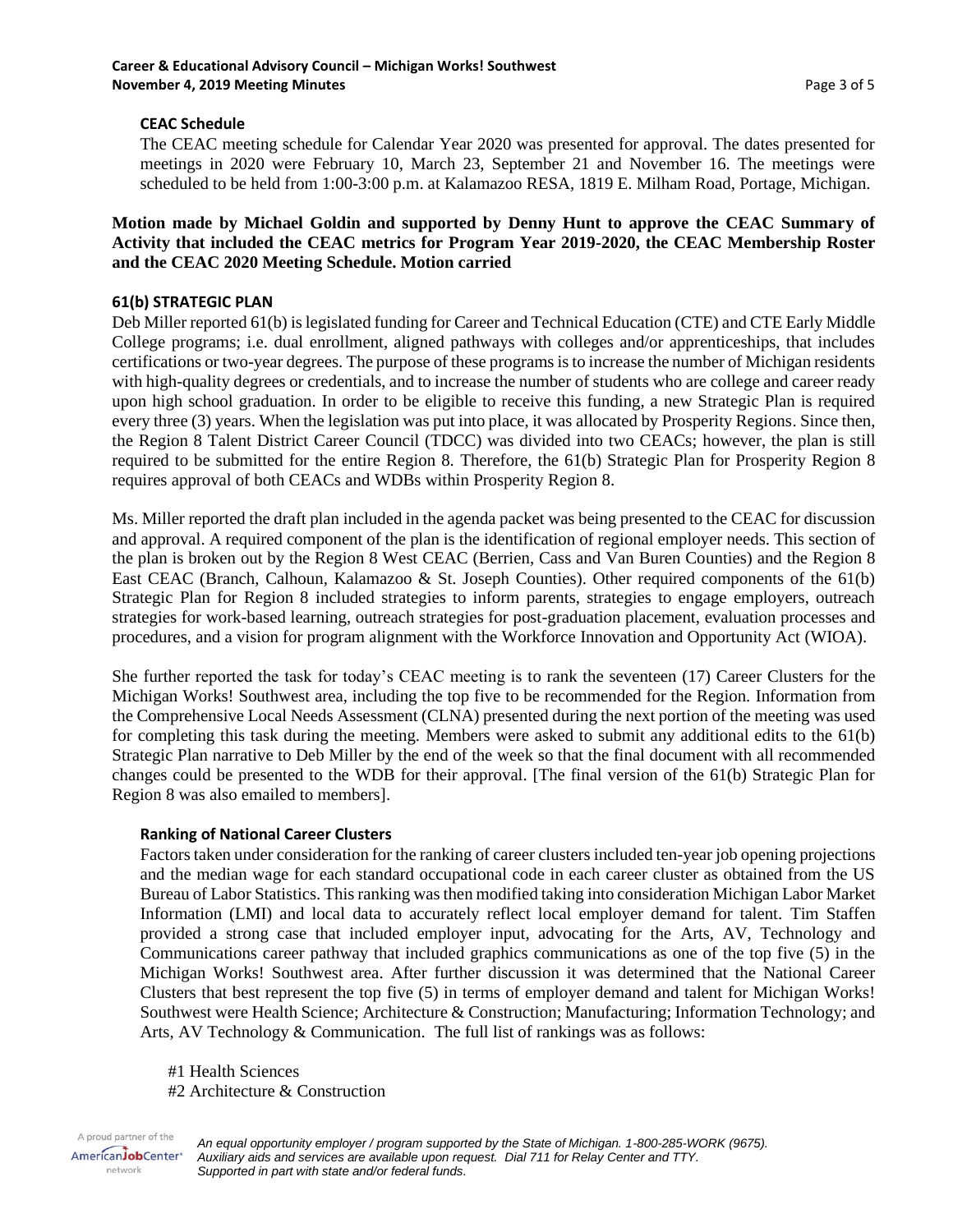#3 Manufacturing #4 Information Technology #5 Arts, Audio/Video Technology & Communications #6 Transportation, Distribution & Logistics #7 STEM #8 Energy #9 Education & Training #10 Hospitality & Tourism #11 Business Management & Administration #12 Human Services #13 Marketing #14 Finance #15 Agriculture, Food & Natural Resources #16 Law, Public Safety, Corrections & Security #17 Government & Public Relations

**Motion made by Tim Staffen and supported by Michael Goldin to approve the 61(b) Strategic Plan for Region 8 to include the seventeen career cluster rankings for the Michigan Works! Southwest area with the top five identified as (1) Health Sciences; (2) Architecture & Construction; (3) Manufacturing; (4) Information Technology; and (5) Arts, Audio/Video Technology & Communication. Motion carried.**

# **BIANNUAL COMPREHENSIVE LOCAL NEEDS ASSESSMENT (CLNA)**

Deb Miller and Tim Staffen distributed executive summaries of the results and findings of the Comprehensive Local Needs Assessments (CLNA) that were completed for Region 20 (Kalamazoo & St. Joseph Counties) and Region 21 (Barry, Branch & Calhoun Counties). Deb Miller reported the full detailed report for Region 20 is approximately 68 pages and the full detailed report for Region 21 is approximately 58 pages. The CLNA summaries included a breakdown of career cluster annual employment openings and wage rankings, current CTE programs and enrollments, student performance data and gaps and business and industry gaps. Ms. Miller and Mr. Staffen both provided verbal explanations of the summaries and addressed questions from members and guests in attendance. The CLNA reports for the post-secondary education entities that reside in the Michigan Works! Southwest area will align with Regions 20 and 21 and summaries of those reports will be made available at the February 2020 CEAC meeting. Patti Henning reported she is confident that Health Careers will be identified as the top career cluster for KVCC.

# **WORK-BASED LEARNING, INDUSTRY CREDENTIALS AND OTHER CERTIFICATIONS**

Deb Miller suggested that Work-Based Learning (WBL), industry credentials and other certifications be a topic for the February 2020 CEAC meeting. One member commented that it will be important to identify how to break through any age requirement for earning a credential (e.g. age 18) and it was noted that students enrolled in CTE courses are exempt from this age requirement. Another member stated that if a student only participates in one year of a two-year program, they will miss either some of the curriculum content or the work-based learning portion. An example provided was that for IT, computer networking is covered in year one and computer maintenance and repair is covered in year two.

Eric Stewart and Lisa Smith reported Youth Opportunities is working to build on the CareerNOW model that is used at YOU to expand the continuum of learning for both in-school and out-of-school youth.

One suggestion was to identify more on-line learning opportunities for core curriculum and developing strategies to address those opportunities. Another suggestion was to identify additional opportunities for placements for students in career academies; an example provided was 106 placements for health careers, where 500 opportunities were needed. The goal is that students obtain industry recognized credentials with state-wide